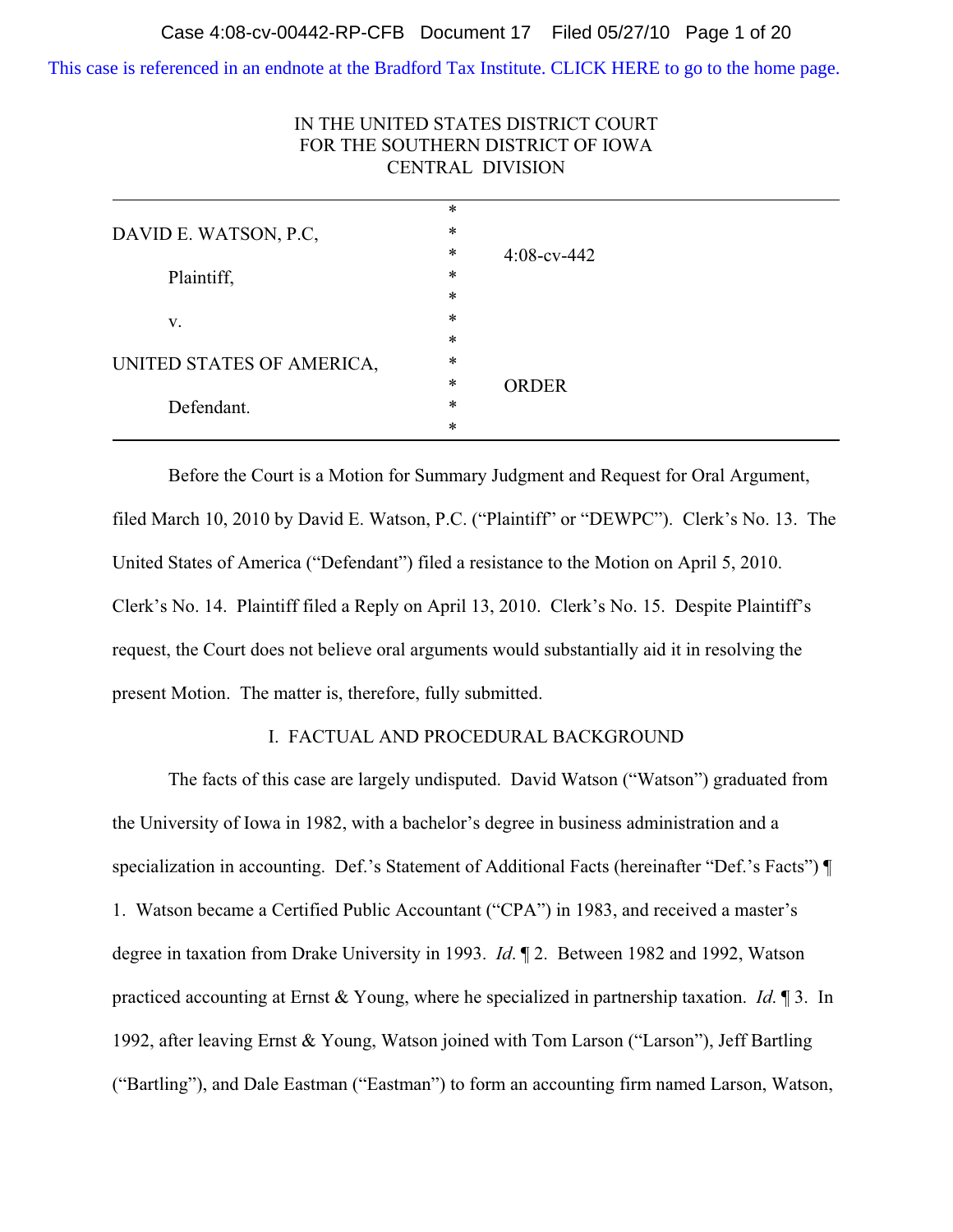Bartling & Eastman ("LWBE").<sup>1</sup> *Id.* 15; Def.'s App. at 21. According to Watson, LWBE became profitable "within the first couple years." Def.'s Facts ¶ 7.

On October 11, 1996, Watson incorporated DEWPC as an Iowa Professional Corporation ("PC"). Pl.'s Statement of Material Facts (hereinafter "Pl.'s Facts") ¶ 1. Larson, Bartling, and Eastman also formed PCs, and on October 11, 1996, each of the four partners replaced their individual ownership in LWBE with ownership by their respective PC. Def.'s Facts ¶¶ 8-9; Def.'s App. at 62-72. On the same date, LWBE, DEWPC, and Watson entered into an employment agreement whereby Watson became DEWPC's employee and agreed to provide his accounting services exclusively to LWBE. Def.'s Facts ¶¶ 12-13. By 1998, Paul Jeffer, PC, had replaced Dale Eastman, PC as a partner, causing LWBE to be reformed as Larson, Watson, Bartling, and Jeffer ("LWBJ"), though neither the work performed by the firm, nor the employment arrangement between the firm, DEWPC, and Watson, changed significantly. *Id*. ¶¶ 10-11.

As structured in 2002 and 2003, the years relevant to the present lawsuit, Watson provided accounting services exclusively to LWBJ and its clients as an employee of DEWPC. Pl.'s Facts ¶ 6; Def.'s Facts ¶ 14. Under the arrangement between Watson, DEWPC, and LWBJ, LWBJ provided professional liability insurance for Watson and had the authority to determine how much vacation Watson could take. Def.'s Facts ¶ 15. From 2002 to 2003, and continuing to the present, LWBJ's website listed Watson, rather than DEWPC, as a partner, and Watson held himself out to the public as a specialist in partnership taxation, who spends "a significant amount of time structuring and restructuring businesses and real estate investments for tax

<sup>&</sup>lt;sup>1</sup> It appears that each partner owned a 25% share of LWBE. *See* Def.'s Facts  $\P$  5-6.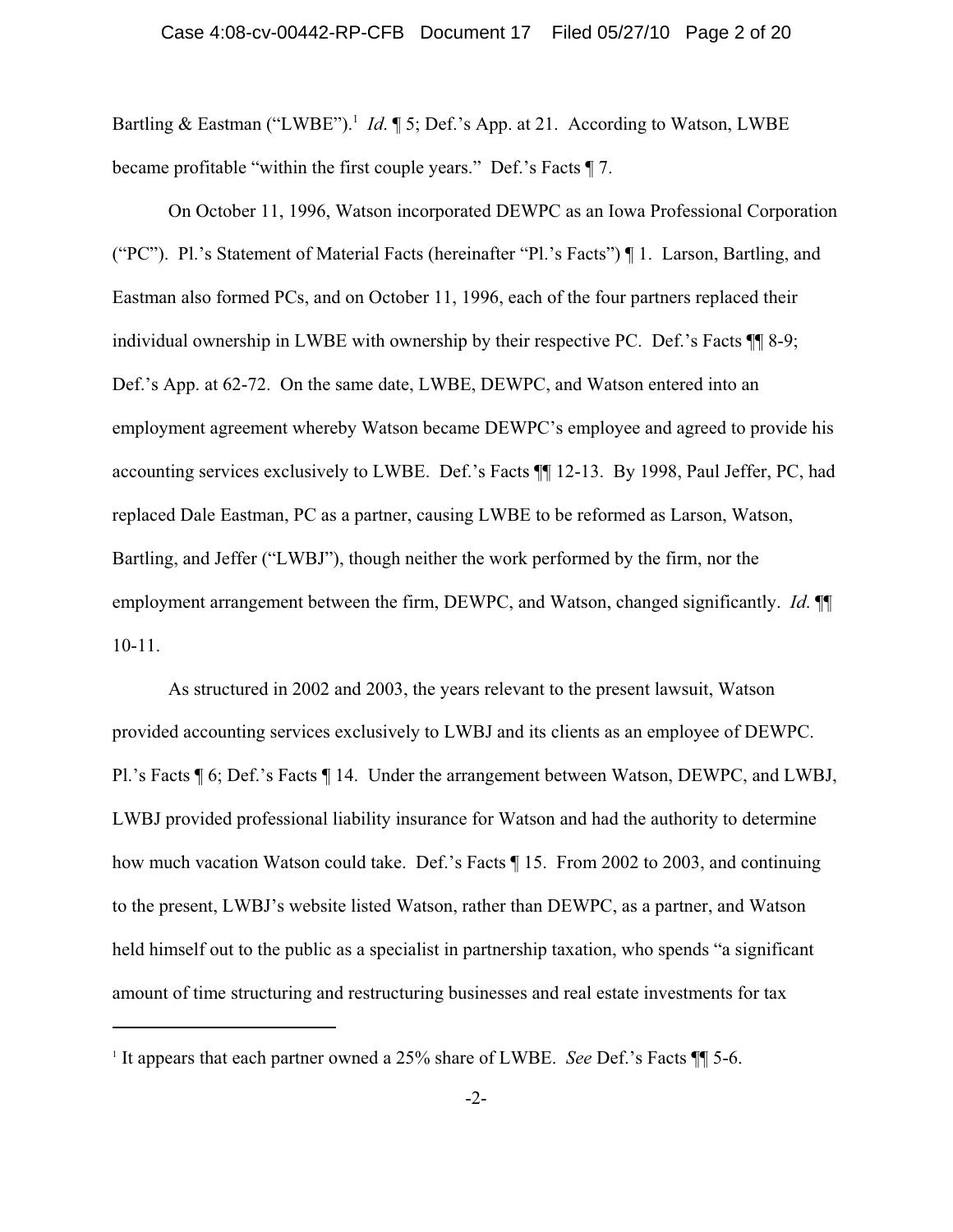#### Case 4:08-cv-00442-RP-CFB Document 17 Filed 05/27/10 Page 3 of 20

purposes" and who "consistently designs tax-advantaged ownership structures using various combinations of entities." *Id*. ¶¶ 16-17.

Since its inception, DEWPC has elected to be taxed as an S Corporation, and Watson has been its sole shareholder, employee, director, and officer. Pl.'s Facts ¶¶ 3-4, 7; Def.'s Facts ¶¶ 18-19. As such, Watson had complete control over the flow of money through DEWPC. *See* Def.'s Facts ¶ 22; Pl.'s Response to Def.'s Facts (hereinafter "Pl.'s Response") ¶ 22. Watson is the only person to whom DEWPC distributed money in 2002 or 2003.<sup>2</sup> Def.'s Facts  $\llbracket 20$ . DEWPC has only one checking account, and Watson is the only person authorized to sign checks on that account. *Id*. ¶ 23. At shareholder meetings Watson held with himself in 2000- 2002, Watson authorized for himself a salary from DEWPC in the amount of \$24,000.00 annually. *Id*. ¶ 25. In selecting \$24,000.00 as his salary, Watson did no research other than to talk to Larson, Bartling and Jeffer to reach an agreement on what salary each would pay himself. *Id*.  $\parallel$  27. In 2002 and 2003, DEWPC did, in fact, pay Watson \$24,000.00 in funds designated as salary and paid federal employment taxes on that amount. *Id*. ¶ 24.

DEWPC's 2002 and 2003 income came exclusively in the form of distributions from LWBJ. Def.'s Facts ¶ 32. DEWPC apparently then passed the distributions on to Watson, though Watson admits that, on occasion, he may have taken distributions from LWBJ and placed them directly in his personal checking account without first placing the money in DEWPC's checking account. *Id*. ¶ 35. In 2002, in addition to his \$24,000.00 salary, Watson received checks from DEWPC totaling \$203,651.00. Pl's Response ¶ 28. Watson received these checks

<sup>&</sup>lt;sup>2</sup> Some of the money distributed to Watson by DEWPC was in the form of an interest-free loan to Watson in 2002. Def.'s Facts ¶ 21.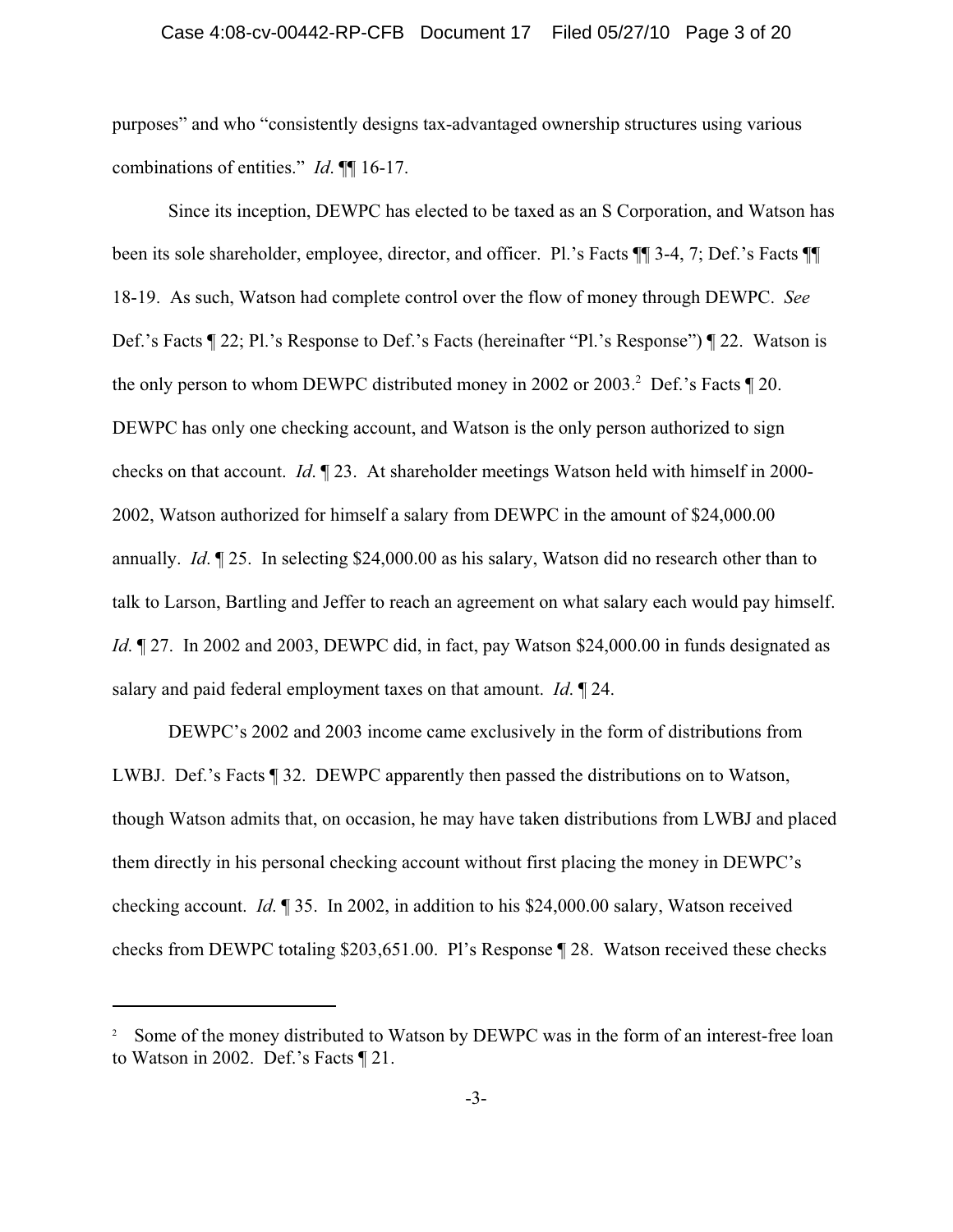#### Case 4:08-cv-00442-RP-CFB Document 17 Filed 05/27/10 Page 4 of 20

in twenty-four separate installments during 2002, and eighteen of the installments were for exactly \$5,000.00. Def.'s Facts ¶ 29. DEWPC recorded \$118,159.00 of the payments to Watson in 2002 as dividend distributions to Watson. Pl.'s Response ¶ 28. In 2003, in addition to his \$24,000.00 salary, Watson received \$221,577.00 in dividend payments from DEWPC. Def.'s Facts ¶ 30; Pl.'s Response ¶ 30.<sup>3</sup> In both years, Watson worked for DEWPC an average of 35 to 45 hours per week for about 46 weeks per year. Def.'s Facts ¶ 33; Pl.'s Response ¶ 33. Watson also admitted that for both years, his monthly living expenses exceeded the \$2,000.00 in "salary" he was receiving from DEWPC. Def.'s Facts ¶ 36.

On or about February 5, 2007, the Internal Revenue Service ("IRS") assessed \$48,519.30 in taxes, penalties, and interest against DEWPC for the eight calendar quarters of 2002 and 2003. Def.'s Facts ¶ 37. The IRS made these assessments after it determined that portions of the dividend distributions from DEWPC to Watson should be recharacterized as wages paid to Watson, subject to employment taxes under 26 U.S.C. § 3101 and § 3111. Pl.'s Facts ¶ 8. Specifically, the IRS contended that \$130,730.05 of the dividend payments to Watson for 2002 should be recharacterized as wages subject to employment taxes, and that \$175,470.00 of the dividend payments to Watson for 2003 should be recharaterized as wages subject to employment taxes. Pl.'s Facts ¶¶ 9-10; Def.'s Response to Pl.'s Facts (hereinafter "Def.'s Response") ¶¶ 9- 10. Since the initial assessments were made, Defendant's expert witness, Igor Ostrovsky, has amended his opinion regarding how much of the dividend payments should be recharacterized as

<sup>&</sup>lt;sup>3</sup> According to the parties: "Due to a reduction in a 2002 loan from DEWPC to Watson, it is possible that the actual amount of money that flowed from LWBJ to DEWPC to Watson in 2003 was not \$2[2]1,577 but \$1[8]0,093. At his deposition, Watson could not say with certainty." Def.'s Facts ¶ 31; Pl.'s Response ¶ 31.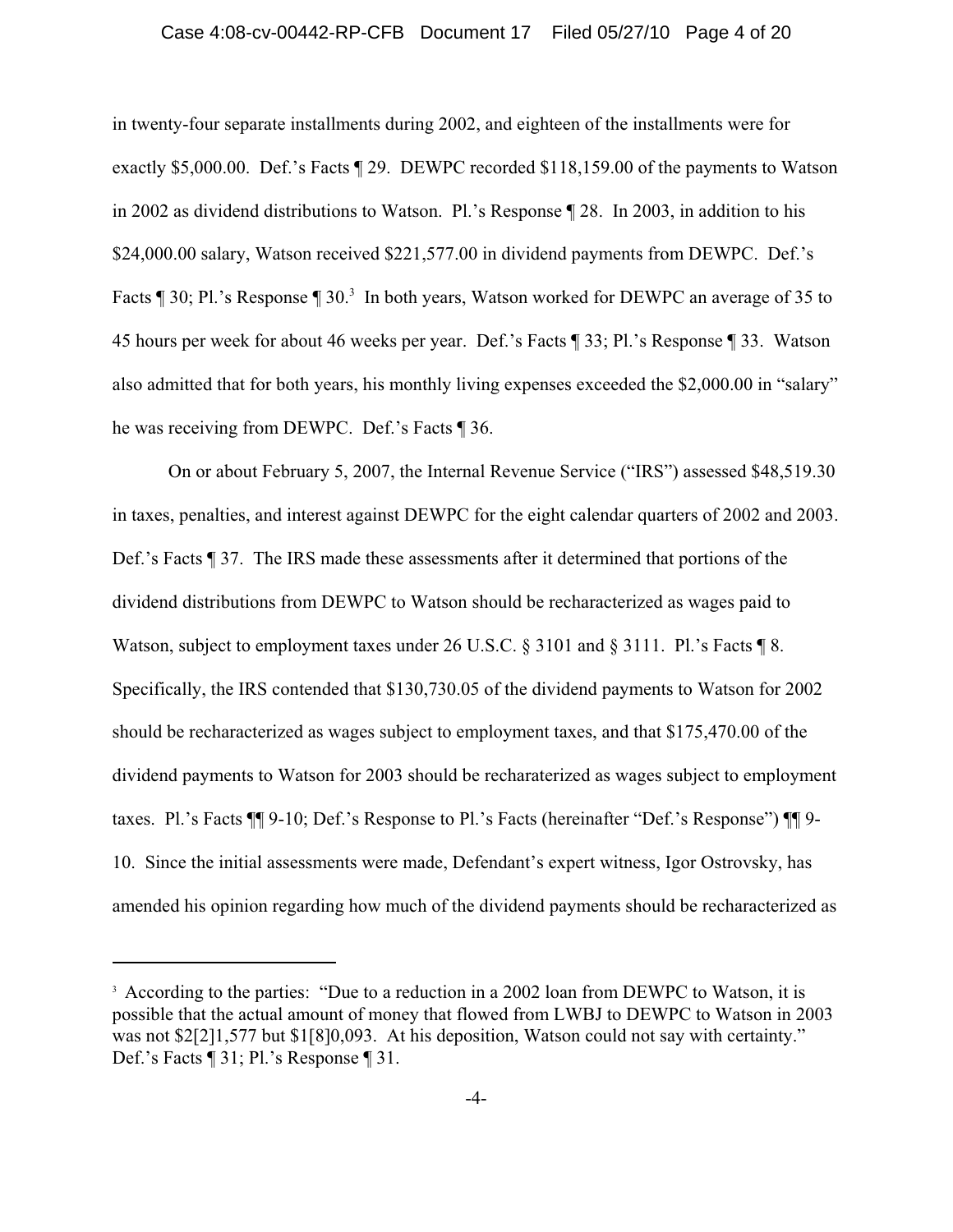#### Case 4:08-cv-00442-RP-CFB Document 17 Filed 05/27/10 Page 5 of 20

wages several times. *See* Pl.'s Facts ¶¶ 11-13. Currently, Defendant takes the position that \$67,044.00 of the dividend distributions should be recharacterized as wages for each of 2002 and 2003. *Id.* 13. On April 11, 2007, DEWPC paid Defendant \$4,063.93 toward the assessments.<sup>4</sup> Compl. ¶¶ 11-12; Def.'s Answer ¶¶ 11-12. On June 27, 2007, DEWPC filed a claim for a refund of its payment, but the claim was denied by the IRS on November 16, 2007. Compl. ¶¶ 13-14. DEWPC filed the present action on October 31, 2008, claiming that Defendant improperly recharacterized dividend payments to Watson as wages and incorrectly determined that DEWPC owed employment taxes on the improperly recharacterized funds. *See generally* Compl. Accordingly, Plaintiff requests that the Court order judgment in its favor in the amount of \$4,063.93, plus interest, costs, and reasonable litigation expenses. *Id*.

## II. STANDARD FOR SUMMARY JUDGMENT

Summary judgment has a special place in civil litigation. The device "has proven its usefulness as a means of avoiding full-dress trials in unwinnable cases, thereby freeing courts to utilize scarce judicial resources in more beneficial ways." *Mesnick v. Gen. Elec. Co.*, 950 F.2d 816, 822 (1st Cir. 1991). In operation, the role of summary judgment is to pierce the boilerplate of the pleadings and assay the parties' proof in order to determine whether trial is actually required. *See id*.; *see also Garside v. Osco Drug, Inc.*, 895 F.2d 46, 50 (1st Cir. 1990). "[S]ummary judgment is an extreme remedy, and one which is not to be granted unless the movant has established his right to a judgment with such clarity as to leave no room for controversy and that the other party is not entitled to recover under any discernible

<sup>4</sup> Plaintiff contends that the \$4,063.93 was the additional tax, penalty, and interest for the calendar quarter ending December 31, 2002, but that the IRS erroneously applied the payment to the tax liability assessed for the first quarter of 2002. Compl. ¶¶ 11-12.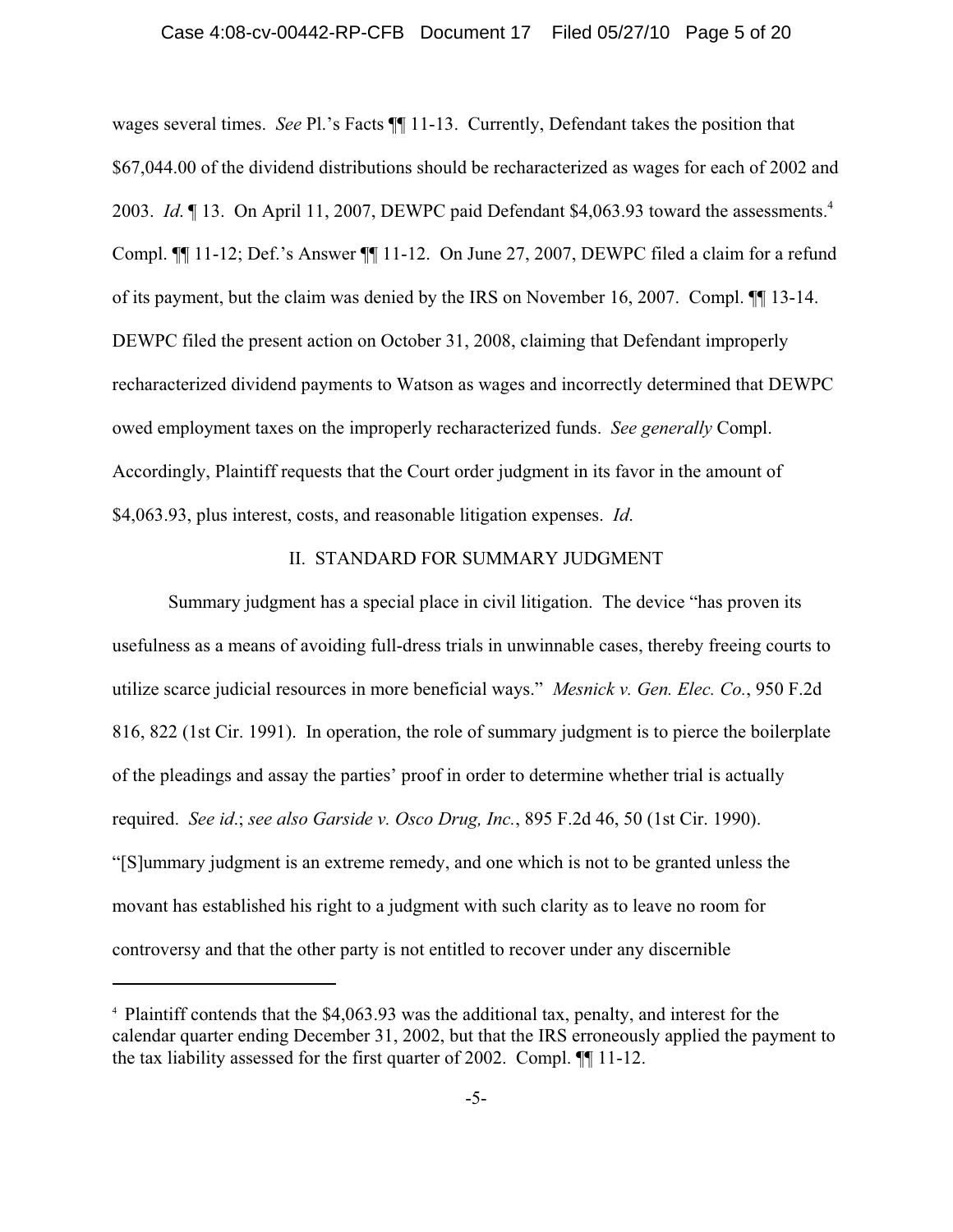#### Case 4:08-cv-00442-RP-CFB Document 17 Filed 05/27/10 Page 6 of 20

circumstances." *Robert Johnson Grain Co. v. Chem. Interchange Co.*, 541 F.2d 207, 209 (8th Cir. 1976) (citing *Windsor v. Bethesda Gen. Hosp.*, 523 F.2d 891, 893 n.5 (8th Cir. 1975)). The purpose of the rule is not "'to cut litigants off from their right of trial by jury if they really have issues to try,'" *Poller v. Columbia Broad. Sys.*, *Inc.*, 368 U.S. 464, 467 (1962) (quoting *Sartor v. Ark. Natural Gas Corp.*, 321 U.S. 620, 627 (1944)), but to avoid "useless, expensive and time-consuming trials where there is actually no genuine, factual issue remaining to be tried." *Anderson v. Viking Pump Div.*, *Houdaille Indus.*, *Inc.*, 545 F.2d 1127, 1129 (8th Cir. 1976) (citing *Lyons v. Board of Educ.*, 523 F.2d 340, 347 (8th Cir. 1975)).

The plain language of Federal Rule of Civil Procedure 56(c) mandates the entry of summary judgment, after adequate time for discovery and upon motion, against a party who fails to make a showing sufficient to establish the existence of an element essential to that party's case, and on which that party will bear the burden of proof at trial. *See Celotex Corp. v. Catrett*, 477 U.S. 317, 322 (1986). The precise standard for granting summary judgment is wellestablished and oft-repeated: summary judgment is properly granted when the record, viewed in the light most favorable to the nonmoving party and giving that party the benefit of all reasonable inferences, shows that there is no genuine issue of material fact, and the moving party is entitled to judgment as a matter of law. *See* Fed. R. Civ. P. 56(c); *Harlston v. McDonnell Douglas Corp.*, 37 F.3d 379, 382 (8th Cir. 1994). A court does not weigh the evidence nor make credibility determinations, rather it only determines whether there are any disputed issues and, if so, whether those issues are both genuine and material. *See Anderson v. Liberty Lobby*, *Inc.*, 477 U.S. 242, 252 (1986); *Wilson v. Myers*, 823 F.2d 253, 256 (8th Cir. 1987) ("Summary judgment is not designed to weed out dubious claims, but to eliminate those claims with no basis in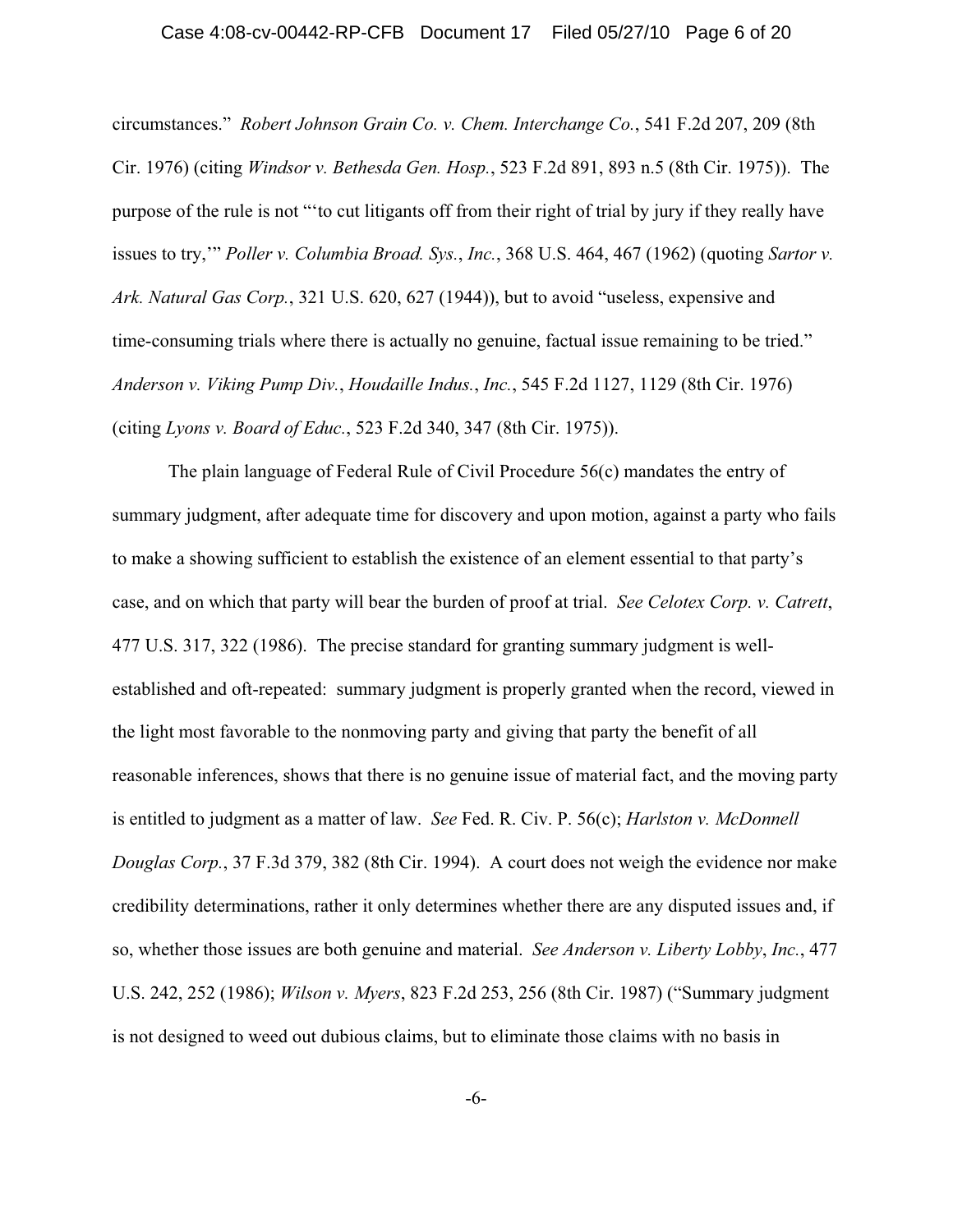material fact.").

Plaintiff bears the burden of proof in this case. It is the unusual case where the party shouldering the burden of proof prevails on a summary judgment motion. *See Turner v. Ferguson*, 149 F.3d 821, 824 (8th Cir. 1998) ("Summary judgments in favor of parties who have the burden of proof are rare, and rightly so."). The moving party bears the initial burden of demonstrating the absence of a genuine issue of material fact based on the pleadings, depositions, answers to interrogatories, admissions on file, and affidavits, if any. *See Celotex Corp.*, 477 U.S. at 323; *Anderson*, 477 U.S. at 248. Once the moving party has carried its burden, the nonmoving party must go beyond the pleadings and, by affidavits or by the depositions, answers to interrogatories, and admissions on file, designate specific facts showing that there is genuine issue for trial. *See* Fed. R. Civ. P. 56(c), (e); *Celotex Corp.*, 477 U.S. at 322-23; *Anderson*, 477 U.S. at 257. "[T]he mere existence of *some* alleged factual dispute between the parties will not defeat a motion for summary judgment; the requirement is that there be no *genuine* issue of *material* fact." *Anderson*, 477 U.S. at 247-48 (emphasis in original). An issue is "genuine," if the evidence is sufficient to persuade a reasonable jury to return a verdict for the nonmoving party. *See id.* at 248. "As to materiality, the substantive law will identify which facts are material . . . . Factual disputes that are irrelevant or unnecessary will not be counted." *Id.*

#### III. LAW AND ANALYSIS

The Federal Insurance Contributions Act ("FICA") imposes "on every employer an excise tax, with respect to having individuals in his employ, equal to [a certain] percentage[] of the wages paid by him with respect to employment." 26 U.S.C.  $\S 3111(a)$ . The term "wages" is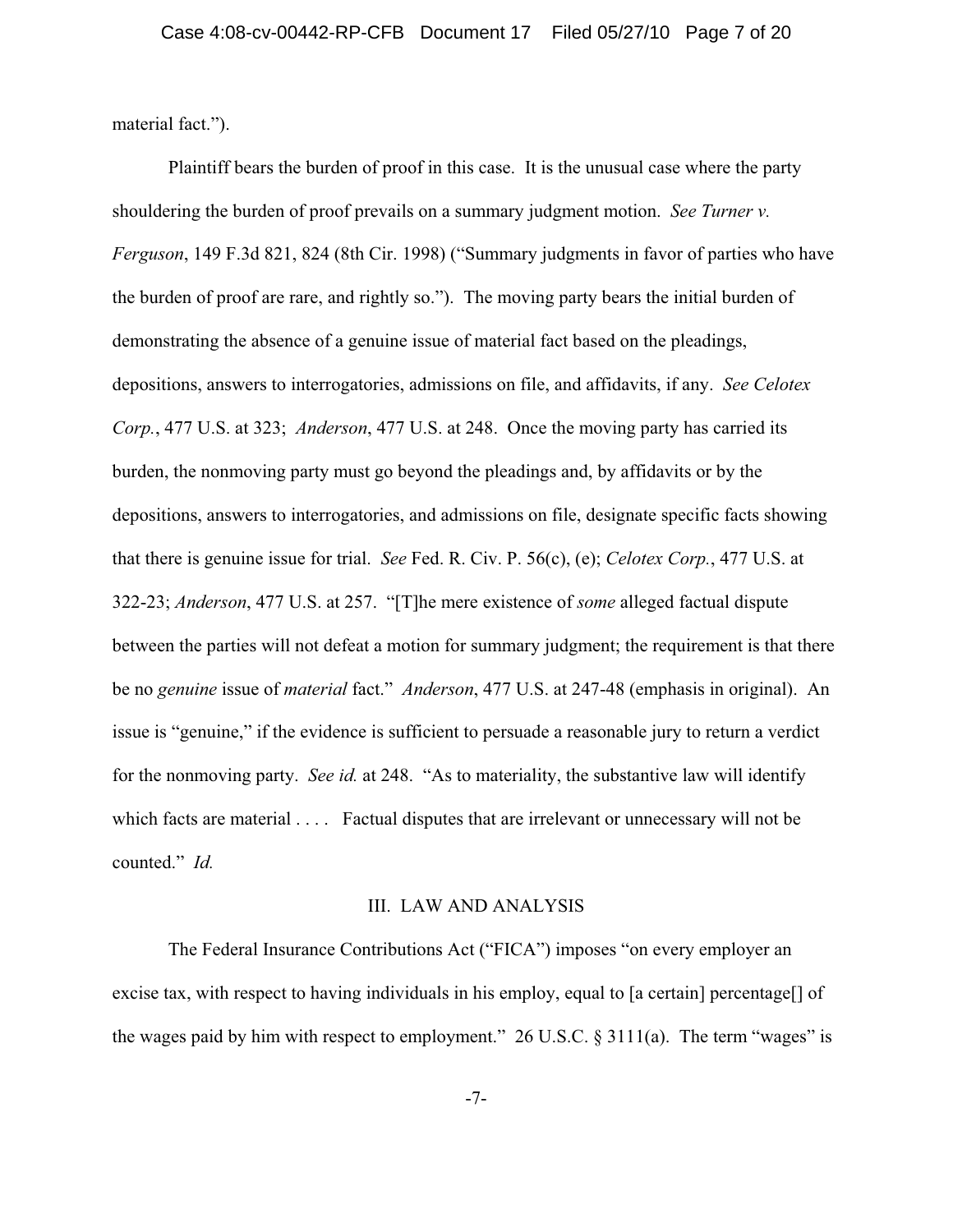#### Case 4:08-cv-00442-RP-CFB Document 17 Filed 05/27/10 Page 8 of 20

defined broadly by FICA as "all remuneration for employment."5 26 U.S.C. § 3121(a). Thus, an employer, such as DEWPC, is required to pay FICA tax on all wages paid to its employees. *See HB&R, Inc. v. United States*, 229 F.3d 688, 690 (8th Cir. 2000). An employer is not, however, obligated to pay FICA tax on "other types of employee income, such as dividends." *Id.* The parties are in agreement that Watson was an employee of DEWPC. *See* Pl.'s Facts  $\P$ 4 ("During the years 2002 and 2003, Watson was employed by [DEWPC], and was its only employee."). The parties are further in agreement that if the funds paid to Watson are properly characterized as dividends, DEWPC need not pay FICA taxes on them, but that if the funds are properly recharacterized as wages, DEWPC would be required to pay FICA tax.

In its Motion for Summary Judgment, DEWPC contends that it "clearly intended to pay [Watson] compensation of \$24,000 per year, and that amounts distributed to Mr. Watson in excess of that amount are properly classified as dividends and/or loans." Pl.'s Br. at ii. DEWPC argues that "the United States does not have the authority to require that [DEWPC] pay any sort of minimum salary to [Watson] before it can pay dividends to [Watson], and that the United States' ability to assess additional employment taxes is limited to taxing payments which were intended to be compensatory in nature." *Id*. at ii-iii. In short, Plaintiff argues that it is the intent of DEWPC that controls whether funds paid to Watson are categorized as wages or as dividends. *Id.* at 3-4. According to Plaintiff, DEWPC's intent to pay Watson a salary of only \$24,000 is clearly evidenced by the Minutes of the Combined Meeting of the Shareholders and Directors of DEWPC during the relevant time frame, which all evidence the fact that DEWPC intended to

<sup>&</sup>lt;sup>5</sup> The definition of "wages" contains numerous exceptions, none of which are applicable in the present case. *See* 26 U.S.C. § 3121(a)(1)-(23).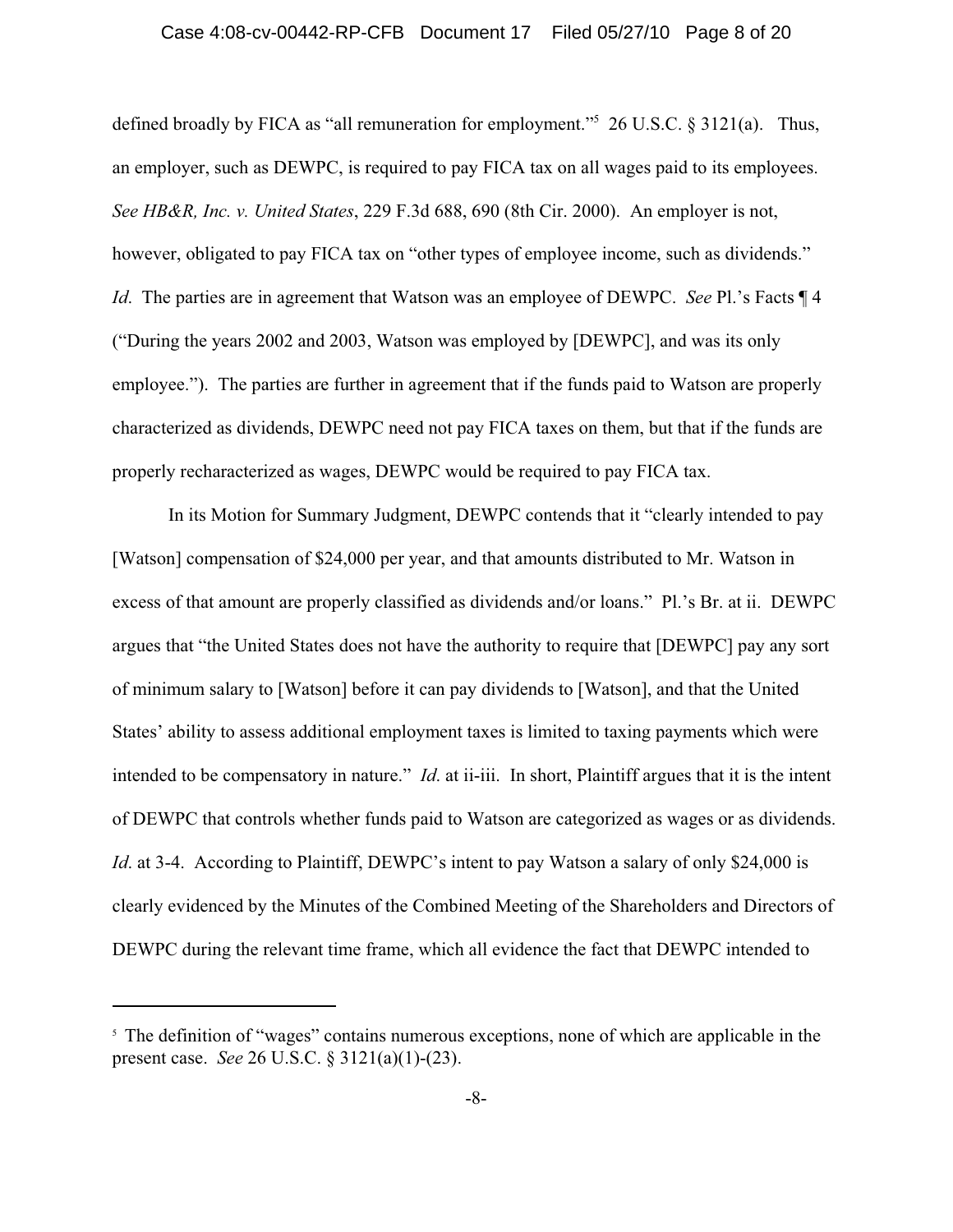#### Case 4:08-cv-00442-RP-CFB Document 17 Filed 05/27/10 Page 9 of 20

pay Watson \$24,000.00 annually as salary, and intended to pay dividends "in the amount of available cash on hand after payment of compensation and other expenses of the corporation." Pl.'s App. at 17-20, 29-32. Plaintiff cites *Electric & Neon, Inc. v. Commissioner of Internal Revenue*, 56 T.C. 1324 (1971), *Paula Construction Co. v. Commissioner of Internal Revenue*, 58 T.C. 1055 (1972), and *Pediatric Surgical Associates, P.C. v. Commissioner of Internal Revenue*, T.C. Memo 2001-81 (Apr. 2, 2001), in support of its position.

In *Electric & Neon*, the owners of a C corporation took loans from the corporation on a regular basis to pay ordinary expenses, but rarely or irregularly paid back such loans. 56 T.C. at 1327. The IRS determined that the un-repaid loans should be considered dividend income. *Id*. at 1330. The owners sought to have the loans declared compensation for services rendered so that the corporation could deduct the funds as expenses. *Id*. at 1340. The Tax Court found that the owners could deduct the amount of compensation paid out, "so long as such payments (1) do not exceed the reasonable compensation for the services actually rendered, and (2) are actually intended to be paid purely for the services." *Id*. The IRS did not object to the first prong of the test, and conceded that if the loan payments were deemed compensation, they would not exceed the reasonable compensation for services actually rendered by the owners to the corporation. *Id*. The IRS did, however, object to the second prong of the test, urging that the owners never *intended* for the loans to be compensation. *Id*. Noting that "[i]t is settled law that such intent must be shown as a condition precedent to the allowability of a deduction to the corporation," the Tax Court determined that the fact that funds were intended as loans undermined the owners' assertion that the funds were intended as compensation. *Id*. at 1340-41 ("[Owners'] testimony that the withdrawals were intended to be loans does, in fact, tend to negate his alternative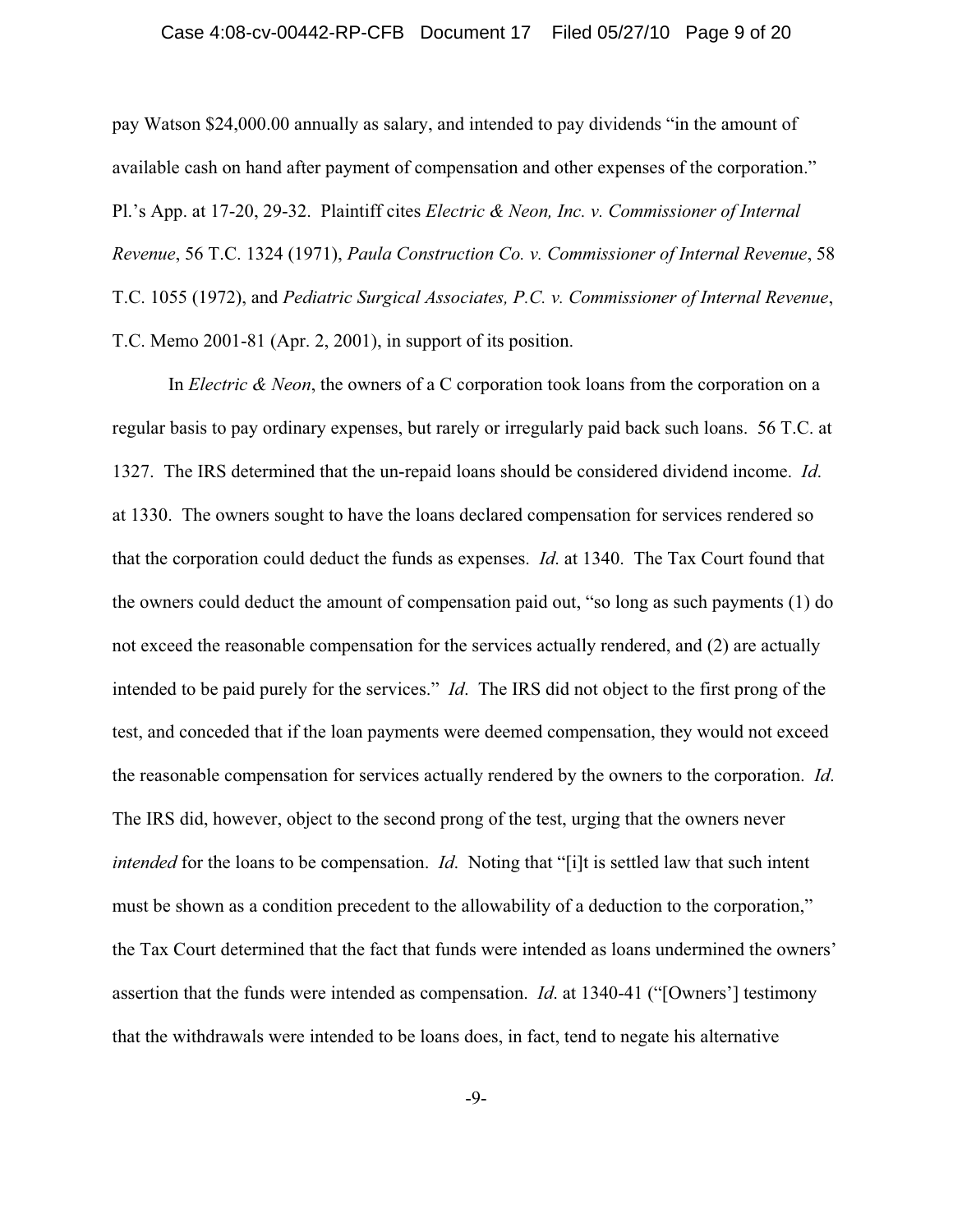argument that compensation was intended.").

The following year, the Tax Court reaffirmed in *Paula* that "it is now settled law that only if payment is made with the intent to compensate is it deductible as compensation." 58 T.C. at 1058. In *Paula*, an S corporation tried to argue that certain dividends paid to its stockholders were actually compensation for services rendered. *Id*. In refusing to recharacterize the dividends as wages, the Tax Court ignored the fact that the stockholders were not compensated for substantial services, finding that, aside from that fact, nothing in the record "indicates that compensation was either paid or intended to be paid" and that "[n]one of the evidence indicates that at the time those payments were made they were intended to be compensation for services performed." *Id*. at 1057-60.

Finally, in *Pediatric Surgical Associates, P.C.*, a C corporation deducted certain funds paid to shareholder surgeons as compensation. T.C. Memo 2001-81. The IRS "disallowed a portion of such deductions on the ground that a portion of the amounts paid to the shareholder surgeons was dividend rather than officers' compensation." *Id*. Stating that the burden was on the corporation to prove its intent to pay compensation, the court affirmed the recharacterization, finding that the "compensation" paid to the shareholder surgeons "exceed[ed] reasonable allowances for services actually rendered by them." *Id*.

Plaintiff would have the Court read these three decisions as standing for the proposition that DEWPC's stated subjective intent as to the purpose of its distributions to Watson controls the classification of the funds as either dividends or wages. The Court finds Plaintiff's citation to *Electric & Neon*, *Paula*, and *Pediatric Surgical Associates*, *P.C.* inapposite, however, because in each case, the *taxpayer* was attempting to recharacterize funds, whereas in the present case, it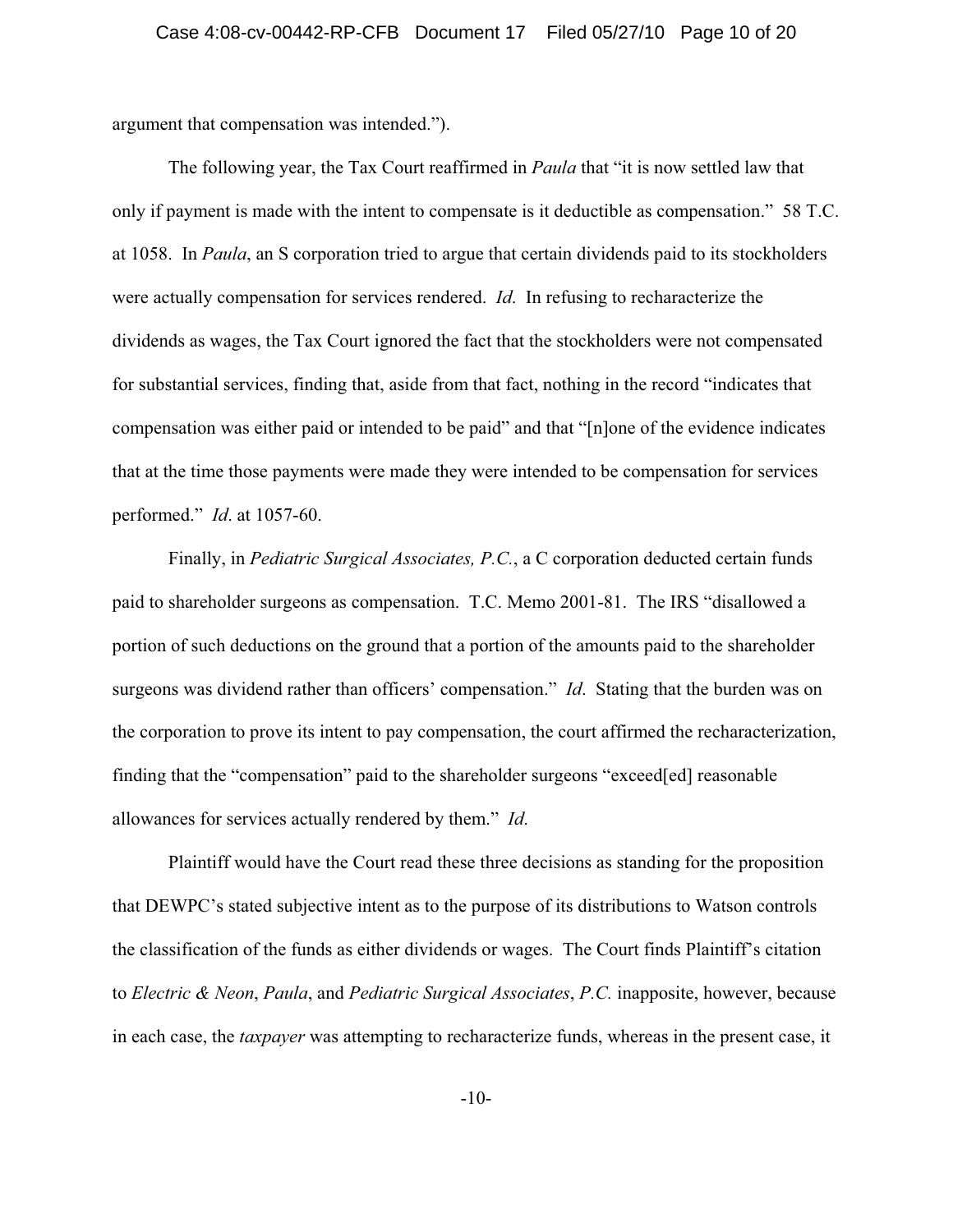is the Government that is attempting to recharaterize the funds. One author addressed this

distinction in the 1993 edition of the Akron Tax Journal:

The courts and the Service seem to have adopted a double standard. In the context of taxpayer attempts at recharacterization, "intent" has dominated the decisions. But the courts have found intent irrelevant where the Service is arguing for recharacterization. This outcome may be justified to the extent the taxpayer is distorting the actual character of payments received from the corporation for tax advantage.

Harrington, Kirsten, *Employment Taxes: What Can the Small Businessman Do?* 10 Akron Tax

J. 61, 69 (1993). Indeed, the incentive for S corporations to distort the actual character of

payments to its shareholders/employees to obtain a tax advantage was recently articulated by

Judge Richard A. Posner:

The distinction between accounting profits, losses, assets, and liabilities, on the one hand and cash flow on the other is especially important when one is dealing with either a firm undergoing reorganization in bankruptcy or a small privately held firm; in the latter case, in order to avoid double taxation (corporate income tax plus personal income tax on dividends), the company might try to make its profits disappear into officers' salaries. *See Menard, Inc. v. Commissioner*, 560 F.3d 620, 621 (7th Cir. 2009). The owners of a Subchapter S corporation, however, have the oppositive incentive–to alchemize salary into earnings. A corporation has to pay employment taxes, such as state unemployment insurance tax and social security tax, on the salaries it pays. A Subchapter S corporation can avoid paying them by recharacterizing salary as a distribution of corporation income.

*Constr. & Design Co. v. United States Citizenship & Immigration Servs.*, 563 F.3d 593, 595-96

(7th Cir. 2009).

Plaintiff's position that its own intent controls the characterization of funds paid to

Watson is further undermined by relevant IRS Revenue Rulings and by case law that is more in

line with the facts of this case than *Electric & Neon*, *Paula*, or *Pediatric Surgical Associates*,

*P.C.* In a 1974 Revenue Ruling, two sole shareholders of a corporation sought advice on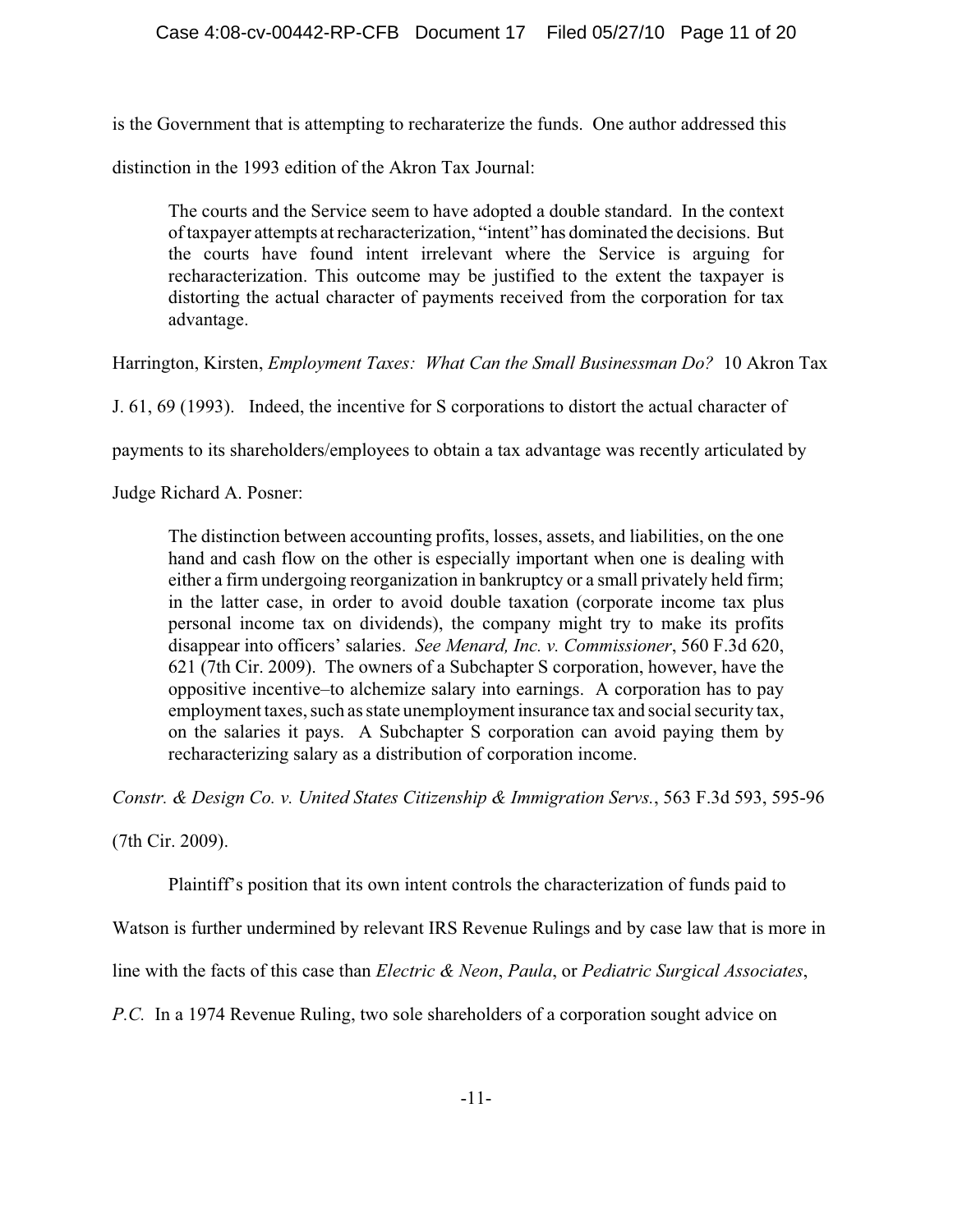## Case 4:08-cv-00442-RP-CFB Document 17 Filed 05/27/10 Page 12 of 20

whether they would incur liability for employment taxes on facts similar to the present case. Rev. Rul. 74-44 (1974). The shareholders "performed services for the corporation. However, to avoid the payment of Federal employment taxes, they drew no salary from the corporation but arranged for the corporation to pay them 'dividends' [in an amount equal to] the amount they would have otherwise received as reasonable compensation for services performed." *Id*. The IRS stated that the dividends "were reasonable compensation for services" performed by the shareholders "rather than a distribution of the corporation's earnings and profits." *Id*. Accordingly, the dividends would properly be characterized as "wages" for which "liability was incurred for the taxes imposed by [FICA and other federal employment taxes]." *Id*. This conclusion comports with an earlier Revenue Ruling stating:

Neither the election by the corporation as to the manner in which it will be taxed for Federal income tax purposes nor the consent thereto by the stockholder-officers has any effect in determining whether they are employees or whether payments made to them are 'wages' for Federal employment tax purposes.

Rev. Rul. 73-361 (1973).

In *Joseph Radtke, S.C. v. United States*, a district court determined that certain funds designated as dividends were actually compensation for which an S Corporation owed employment taxes. 712 F. Supp. 143 (E.D. Wis. 1989). Radtke, a Wisconsin attorney, had created an S corporation to provide legal services in Milwaukee. *Id*. at 144. Radtke was the firm's sole director, shareholder, and full-time employee, but he took no salary, receiving instead \$18,225 in dividend payments from the corporation in 1982. *Id*. Since Radtke received the funds as dividends, rather than as wages, the corporation did not pay employment taxes on them. *Id*. The IRS recharacterized the funds as wages and assessed FICA and other employment taxes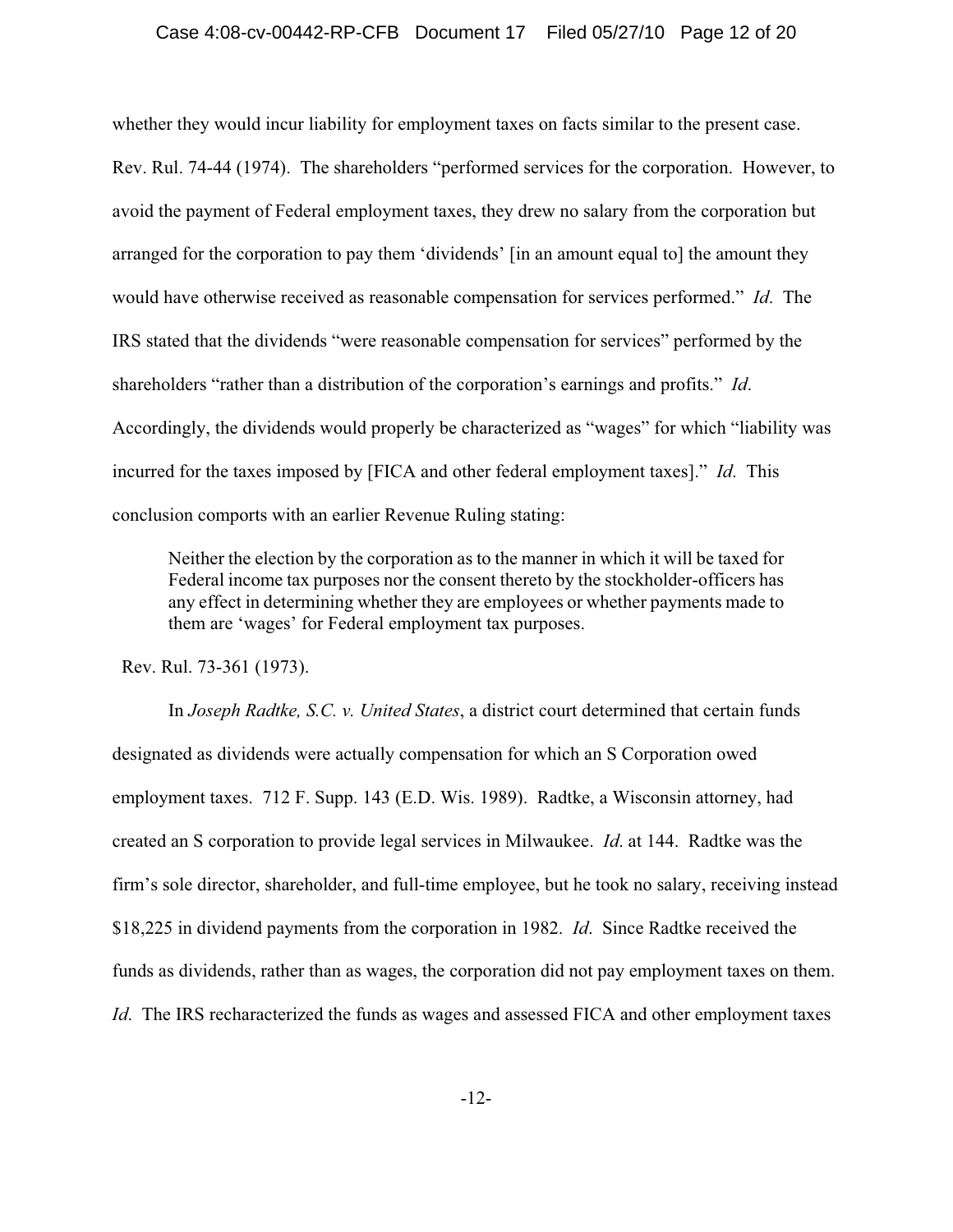on them, along with penalties and interest. *Id*. at 145. In concluding that the funds were

properly recharacterized as wages rather than dividends, the district court stated:

I am not moved by the Radtke corporation's connected argument that "dividends" cannot be "wages." Courts reviewing tax questions are obligated to look at the substance, not the form, of the transactions at issue. *Frank Lyon Co. v. United States*, 435 U.S. 561, 573 (1978). Transactions between a closely held corporation and its principals, who may have multiple relationships with the corporation, are subject to particularly careful scrutiny. *Tulia Feedlot, Inc. v. United States*, 513 F.2d 800, 805 (5th Cir. 1975). Whether dividends represent a distribution of profits or instead are compensation for employment is a matter to be determined in view of all the evidence. *Cf. Logan Lumber Co. v. Commissioner*, 365 F.2d 846, 851 (5th Cir. 1966) (examining whether dividends were paid in guise of salaries).

In the circumstances of this case–where the corporation's only director had the corporation pay himself, the only significant employee, *no* salary for substantial services–I believe that Mr. Radtke's "dividends" were in fact "wages" subject to FICA and FUTA taxation. His "dividends" functioned as remuneration for employment . . . .

An employer should not be permitted to evade FICA and FUTA by characterizing *all* of an employee's remuneration as something other than "wages." *Cf. Greenlee v. United States*, 87-1 U.S.T.C. ¶ 9306 (corporation's interest-free loans to sole shareholder constituted "wages" for FICA and FUTA where loans were made at shareholder's discretion and he performed substantial services for corporation). This is simply the flip side of those instances in which corporations attempt to disguise profit distributions as salaries for whatever tax benefits that may produce.

*Id.* at 146. Radtke appealed the district court's decision to the Seventh Circuit, which framed the

issue as, "whether, based on the statutes and unusual facts involved, the payments at issue were

made to Mr. Radtke as remuneration for services performed." *Joseph Radtke, S.C. v. United*

*States*, 895 F.2d 1196, 1197 (7th Cir. 1990). "As the district judge determined, these payments

were clearly remuneration for services performed by Radtke and therefore fall within the

statutory and regulatory definitions of wages." *Id*.

Relying on *Radtke* and the Revenue Rulings cited *supra*, the Ninth Circuit has also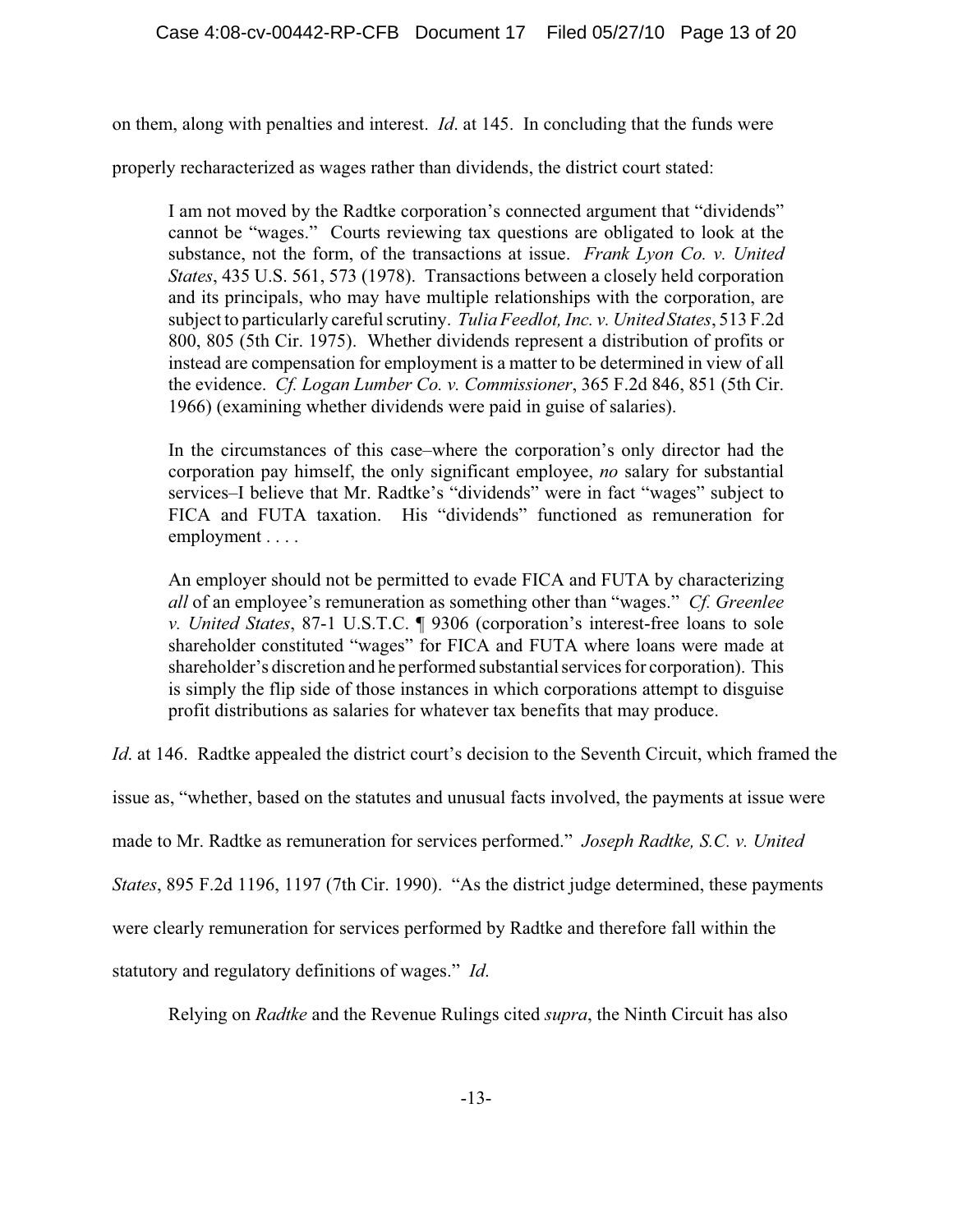#### Case 4:08-cv-00442-RP-CFB Document 17 Filed 05/27/10 Page 14 of 20

determined, in a case remarkably similar to the one at bar, that payments designated as dividends can properly be recharacterized by the IRS as wages subject to federal employment taxes. *See Spicer Accounting, Inc. v. United States*, 918 F.2d 90 (9th Cir. 1990). Spicer, a licensed public accountant, was the president, treasurer, and director of an S Corporation, Spicer Accounting, Inc. *Id*. at 91. Spicer and his wife were the only stockholders in the corporation, and Spicer performed substantial services for the corporation. *Id*. at 91-92. Spicer had an arrangement with the corporation whereby he would "donate his services to the corporation" and "withdraw earnings in the form of dividends." *Id*. at 91. For tax years 1981 and 1982, the IRS recharacterized dividend payments to Spicer by the corporation as wages, and assessed taxes, penalties, and interest against the corporation for unpaid employment taxes. *Id*. The Ninth Circuit affirmed the characterization of payments to Spicer as wages, emphasizing that it is the substance rather than the form of the transaction that matters, and noting that "salary arrangements between closely held corporations and its shareholders warrant close scrutiny." *Id*. at 92. Citing to *Radtke*, the *Spicer* court found that, "regardless of how an employer chooses to characterize payments made to its employees, the true analysis is whether the payments are for remunerations for services rendered." *Id*. at 93. According, "Mr. Spicer's intention of receiving the payments as dividends has no bearing on the tax treatment of these wages." *Id*.

Other courts have reached conclusions like those in *Radtke* and *Spicer*. For instance, in *Veterinary Surgical Consultants v. Commissioner of Internal Revenue*, the United States Tax Court rejected a petitioner's argument that amounts paid to its sole shareholder were distributions of corporate net income rather than wages. 117 T.C. 141, 145 (2001).

Dr. Sadanaga performed substantial services on behalf of petitioner [the S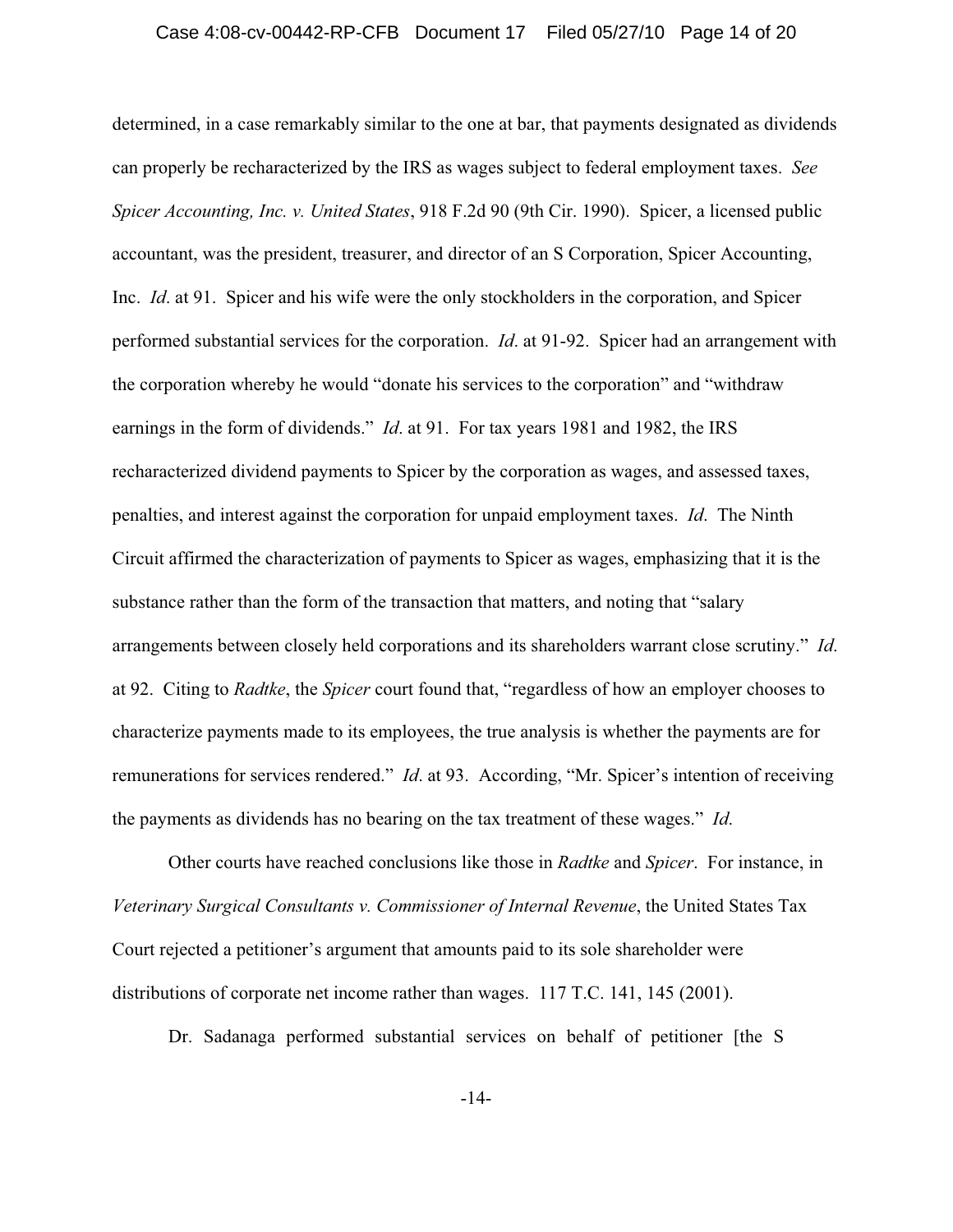corporation]. The characterization of the payment to Dr. Sadanaga as a distribution of petitioner's net income is but a subterfuge for reality; the payment constituted remuneration for services performed by Dr. Sadanaga on behalf of petitioner. An employer cannot avoid Federal employment taxes by characterizing compensation paid to its sole director and shareholder as distributions of the corporation's net income, rather than wages. Regardless of how an employer chooses to characterize payments made to its employees, the true analysis is whether the payments represent remunerations for services rendered.

*Id*. at 145-46. Likewise, in *JD & Associates, Ltd. v. United States*, Jeffrey Dahl, the sole

shareholder, officer, and director of the plaintiff S corporation, received an annual salary of

\$19,000.00 in 1997 and \$30,000.00 for each of 1998 and 1999. No. 3:04-cv-59, at 4 (D.N.D.

May 19, 2006) (available in Def.'s App. at 146-56). Dahl also received dividends of \$47,000.00

for 1997, \$50,000.00 for 1998, and \$50,000.00 for 1999. *Id*. at 5. As in the present case, the

IRS determined that Dahl's salary was unreasonably low, and assessed employment taxes,

interest, and penalties against the corporation after recharacterizing portions of the dividend

payments as wages to Dahl. *Id*. at 1. Applying an Eighth Circuit test to determine whether

Dahl's compensation was reasonable,<sup>6</sup> the district court concluded it was not and upheld the tax

assessments against the corporation. *Id*. at 9-11.

500 F.2d 148, 182 (8th Cir. 1974).

<sup>6</sup> The test employed was that from *Charles Schneider & Co., Inc. v. Commissioner of Internal Revenue*, wherein the Court stated:

Several factors to be considered in determining reasonableness of compensation have been mentioned by the courts. Such factors include the employee's qualifications; the nature, extent and scope of the employee's work; the size and complexities of the business; a comparison of salaries paid with the gross income and the net income; the prevailing general economic conditions; comparison of salaries with distributions to stockholders; the prevailing rates of compensation for comparable positions in comparable concerns; the salary policy of the taxpayer as to all employees; and in the case of small corporations with a limited number of officers the amount of compensation paid to the particular employee in previous years.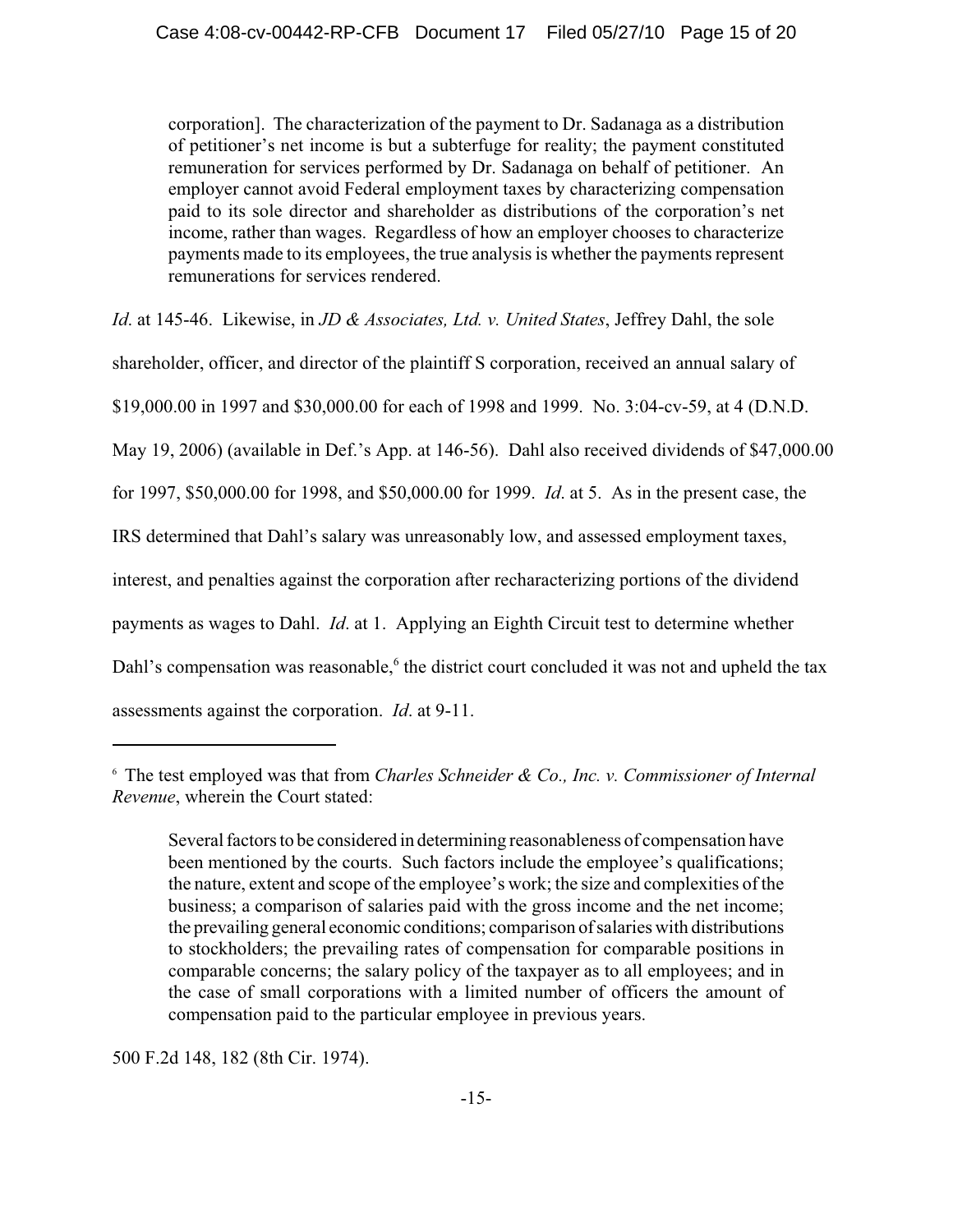#### Case 4:08-cv-00442-RP-CFB Document 17 Filed 05/27/10 Page 16 of 20

After careful review of the relevant authorities, the Court agrees with Defendant that DEWPC's self-proclaimed intent to pay Watson \$24,000.00 in salary does not limit the United States' ability to recharacterize dividends paid to Watson as wages, even though DEWPC properly documented its claimed intent in its corporate records. Rather, the characterization of funds disbursed by an S corporation to its employees or shareholders turns on an analysis of whether the "payments at issue were made . . . as remuneration for services performed." *Radtke*, 895 F.2d at 1197. This approach conforms with well settled jurisprudence holding that tax consequences are governed by the economic realities of a transaction, not by the form of the transaction or labels given it by the parties. *See*, *e.g.*, *Boulware v. United States*, 552 U.S. 421, 430 (2008) ("The colorful behavior described in the allegations requires a reminder that tax classifications like 'dividend' and 'return of capital' turn on 'the objective economic realities of a transaction rather than . . . the particular form the parties employed.'") (quoting *Frank Lyon*, 435 U.S. at 573); *Pinson v. Commissioner of Internal Revenue*, T.C. Memo 2000-208 (July 6, 2000) ("As a general rule, the substance of a transaction controls tax treatment." (citing *Gregory v. Helvering*, 293 U.S. 465, 469-70 (1935)); *True v. United States*, 190 F.3d 1165, 1173-74 (10th Cir. 1999) (stating that "substance over form" is a "fundamental tax principle [that] operates to prevent the 'true nature of a transaction from being disguised by mere formalisms, which exist solely to alter tax liabilities'" (quoting *Commissioner v. Court Holding Co.*, 324 U.S. 331 (1945)); *Leisure Dynamics, Inc. v. Commissioner of Internal Revenue*, 494 F.2d 1340, 1345 (8th Cir. 1974) ("For tax purposes, we must concern ourselves with actualities rather than the refinements of title; our concern is with the substance, not form."). This is not to say that intent is insignificant to the analysis. Indeed, a determination of whether funds are "remuneration for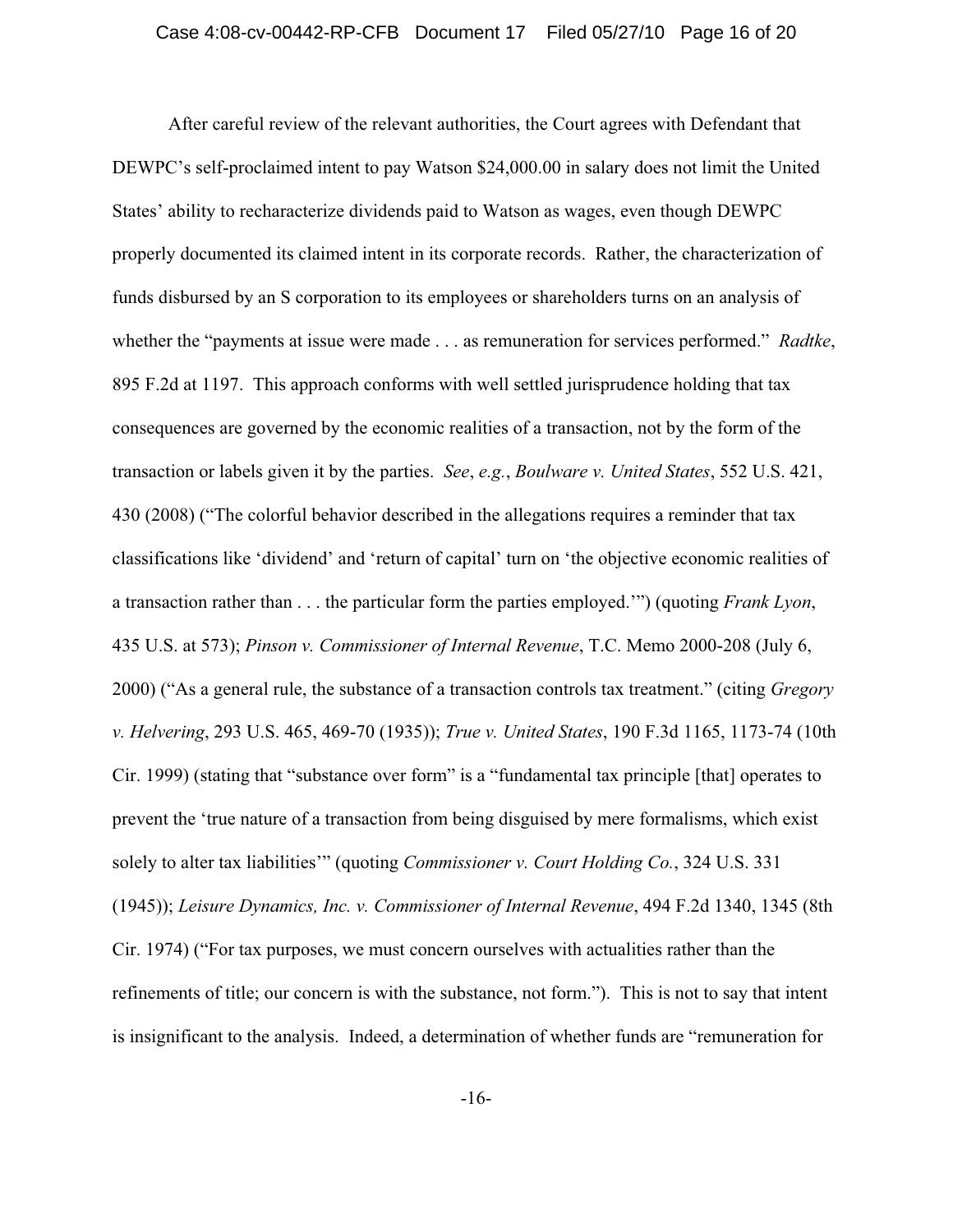#### Case 4:08-cv-00442-RP-CFB Document 17 Filed 05/27/10 Page 17 of 20

services performed," must be made "in view of all the evidence," and intent is unquestionably a consideration in such an analysis.7 *Radtke*, 712 F. Supp. at 145.

Regardless, however, whether intent is the sole factor in determining whether funds are "remuneration for services performed," or merely one factor to be considered in the totality of the circumstances, the Court would deny Plaintiff's request for summary judgment on the facts of this case. This is because, contrary to Plaintiff's assertion that DEWPC "clearly documented its intent to pay \$24,000 in salary to Watson," consideration of evidence other than corporate documentation<sup>8</sup> gives rise to an equally reasonable inference that DEWPC structured Watson's salary and dividend payments in an effort to avoid federal employment taxes, with full knowledge that dividends paid to Watson were actually "remuneration for services performed." *See Hunt v. Cromartie*, 526 U.S. 541, 554 (1999) ("Summary judgment in favor of the party with

<sup>7</sup> The United States has repeatedly affirmed that it recharacterized dividend payments to Watson as wages based on its determination that Watson's "salary" was unreasonably low under the facts and circumstances of the case. The United States has also admitted that it does not have any authority to require DEWPC to pay Watson a minimum salary. Plaintiff would have the Court construe these admissions as evidence supporting Plaintiff's claim that the "United States is simply trying to do indirectly exactly that which it concedes it cannot do directly–require that a corporation pay a minimum amount of compensation or remuneration to a shareholder employee before paying a dividend to that employee." Pl.'s Reply at 2. The Court rejects Plaintiff's proposed construction. Whether Watson's salary was "reasonable" is unquestionably a relevant consideration in determining whether DEWPC's dividend payments to Watson were actually "remuneration for employment." *See*, *e.g.*, *Construction & Design Co.*, 563 F.3d at 595-96 ("To limit the ability of shareholder-employees to minimize their salaries and thus the company's employment taxes, the government requires that they be paid "reasonable salaries." (quoting Michael Schlesinger, *Practical Guide to S Corporations* ¶ 102.9, pp. 5-6; ¶ 1302.10, p. 461 (4th ed. 2007)).

<sup>8</sup> For example, the Government has presented undisputed evidence that, amongst other things: Watson was the sole shareholder, employee, director, and officer of DEWPC; Watson had sole check writing authority for DEWPC; Watson determined his own salary; all of DEWPC's income came solely from LWBJ; Watson took interest free loans from DEWPC; and DEWPC paid out dividends totaling approximately 7-8 times Watson's salary for the years in question.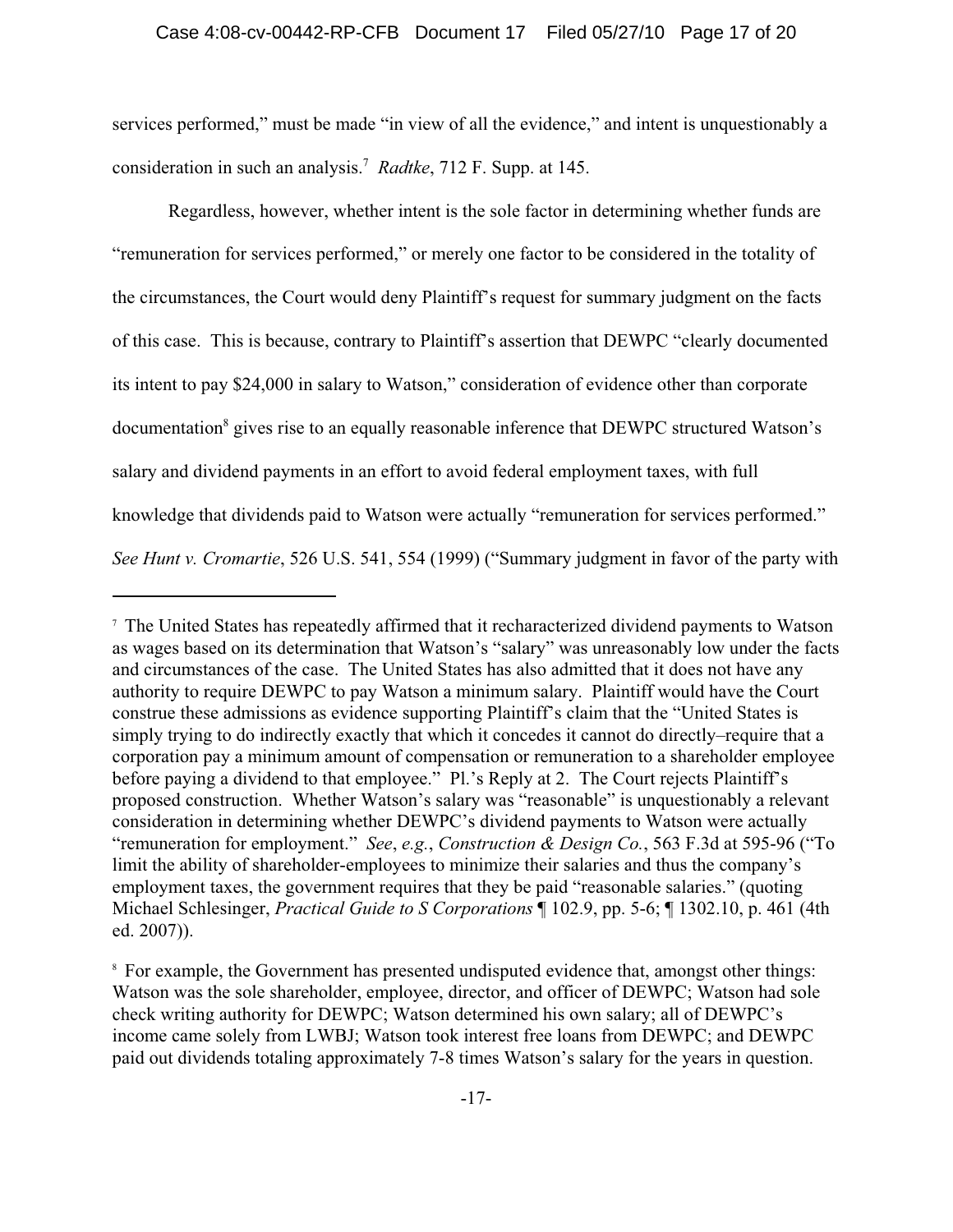#### Case 4:08-cv-00442-RP-CFB Document 17 Filed 05/27/10 Page 18 of 20

the burden of persuasion, however, is inappropriate when the evidence is susceptible of different interpretations or inferences by the trier of fact."). Indeed, intent often must be inferred from the totality of the circumstances, as one would hardly expect a corporate entity to thoroughly document an actual intent to avoid federal employment taxes by disguising remuneration as dividends. *See*, *e.g.*, *Tool Producers, Inc. v. Commissioner of Internal Revenue*, No. 95-2056, 1996 WL 515344, at \*3 (6th Cir. Sept. 10, 1996) ("In determining the intent behind a corporate distribution, we have held that a court should 'look not to mere labels or to the self-serving declarations of the parties, but to more reliable criteria of the circumstances surrounding the transaction.'" (quoting *Jacques v. Commissioner of Internal Revenue*, 935 F.2d 104, 107 (6th Cir. 1991)); *Electric & Neon*, 56 T.C. at 1340 (finding that a corporation may deduct the amount of compensation that it pays so long as it "actually intended" to pay the relevant funds as compensation, but noting that "whether such intent has been shown is, of course, a factual question to be decided on the basis of the particular facts and circumstances of the case"); *Paula*, 58 T.C. at 1058-59 ("It is now settled law that only if payment is made with the intent to compensate is it deductible as compensation. Whether such intent has been demonstrated is a factual question to be decided on the basis of the particular facts and circumstances of the case." (internal citations omitted)). $9$ 

<sup>9</sup> Plaintiff makes the following additional argument regarding intent in this case:

The United States cannot dispute [that it never considered intent]. It has candidly admitted that it didn't even consider intent in making the reclassification, but instead looked solely at the 'fair value' of services provided by Watson to [DEWPC]. The sole focus of the United States in this case is on the reasonableness of the compensation. The United States has not considered intent, has not alleged intent, and has no evidence as to intent. On this record, [DEWPC] is clearly entitled to summary judgment in its favor.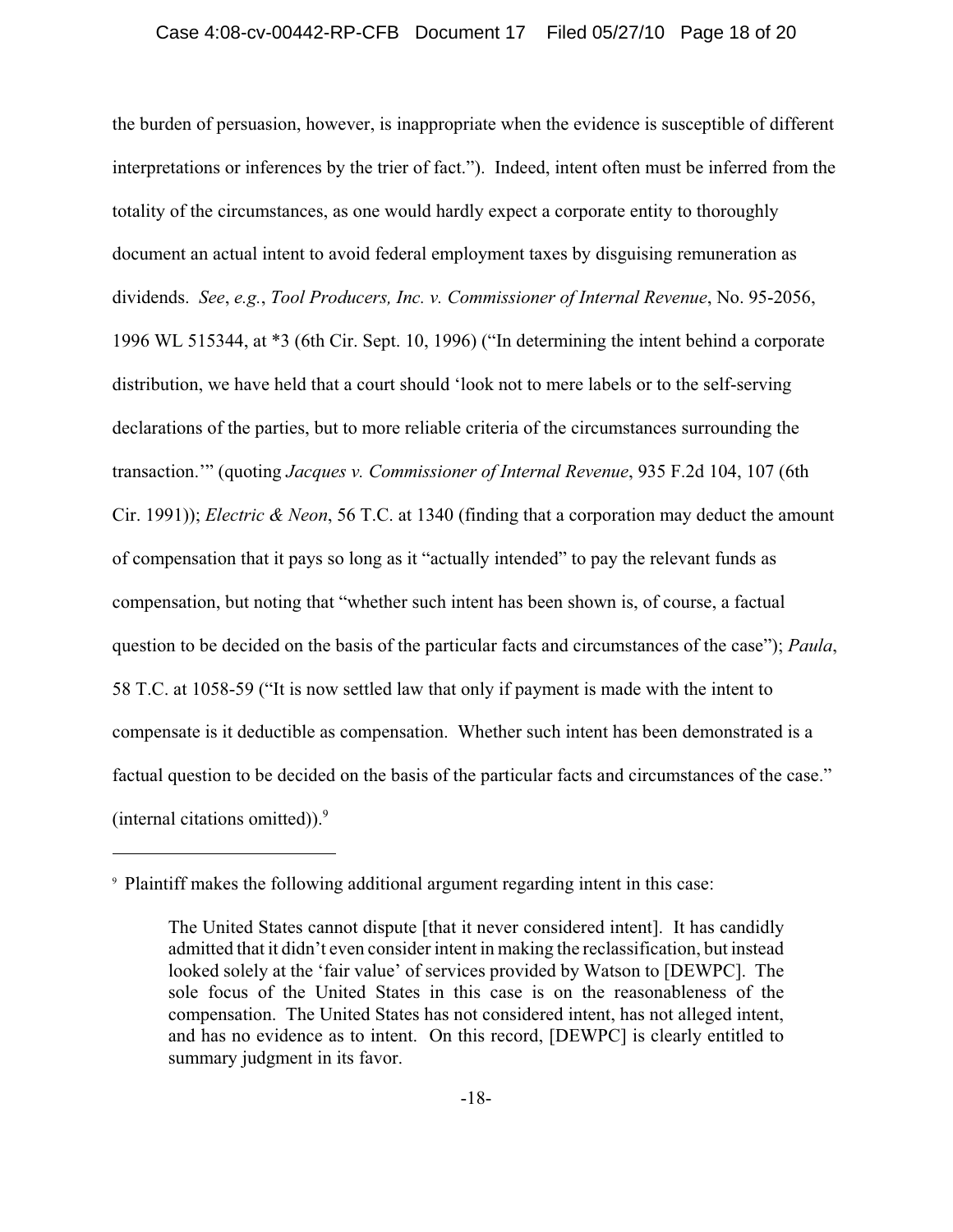### IV. CONCLUSION

In support of its Motion for Summary Judgment, Plaintiff points the Court to the

following oft-cited statement of Judge Learned Hand:

Over and over again courts have said that there is nothing sinister in so arranging one's affairs as to keep taxes as law as possible. Everybody does so, rich or poor; and all do right, for nobody owes any public duty to pay more than the law demands: taxes are enforced exactions, not voluntary contributions. To demand more in the name of morals is mere cant.

*See* Pl.'s Reply Br. at 5 n.2 (quoting *Commissioner of Internal Revenue v. Newman*, 159 F.2d

848, 850-51 (2d Cir. 1947) (L. Hand, J., dissenting)). While the Court agrees fully with Judge

Learned Hand, it would remind Plaintiff of Justice Oliver Wendell Holmes' succinct, yet equally

Given the Court's conclusion that intent is determined from the totality of the circumstances, and that intent is but one factor to be considered in characterizing corporate distributions to Watson as either dividends or wages, the Court finds Plaintiff's arguments in this regard to be utterly without merit for several reasons. First, the arguments fail because they turn on Plaintiff's now-rejected position that DEWPC's subjective intent solely controls how funds paid to Watson should be characterized. Second, Plaintiff's contention that Defendant did not consider intent at all is belied by Olson's testimony stating that Defendant "believed that the primary reason for setting the salary at \$24,000 was to minimize Social Security tax." Def.'s App. at 4. Finally, Defendant specifically denied Plaintiff's contention in its Statement of Material Facts that it "did not look to the intent" of DEWPC. *See* Pl.'s Facts ¶ 20. Indeed, the Court fully agrees with Defendant's further reply in support of its denial: "Simply because the United States did not *base its adjustment* on intent, that does not mean the United States did not *consider or examine* Watson's intent prior to making its adjustment, it just reached a different conclusion about intent than DEWPC would have the Court reach." Def.'s Response to Facts ¶ 20.

*Id.* at 5-6. In making this assertion, Plaintiff references the testimony of the United States' Designee, Daniel Olson, who testified that, in reaching a conclusion that Watson's salary was set unreasonably low, "We didn't look to intent. We looked to the fair value of the services provided by the shareholder employee to determine the amounts that were subject to Social Security Tax." Pl.'s App. at 52 ("Q. So basically, the sole basis for the adjustment is the fact that you believe his salary was unreasonably low? A. Yes."). Plaintiff further argues in its Reply Brief that "the United States should not be allowed to belatedly question DEWPC's and Watson's intent and assert a basis for the assessment that was not properly disclosed to DEWPC during discovery." Pl.'s Reply at 6.